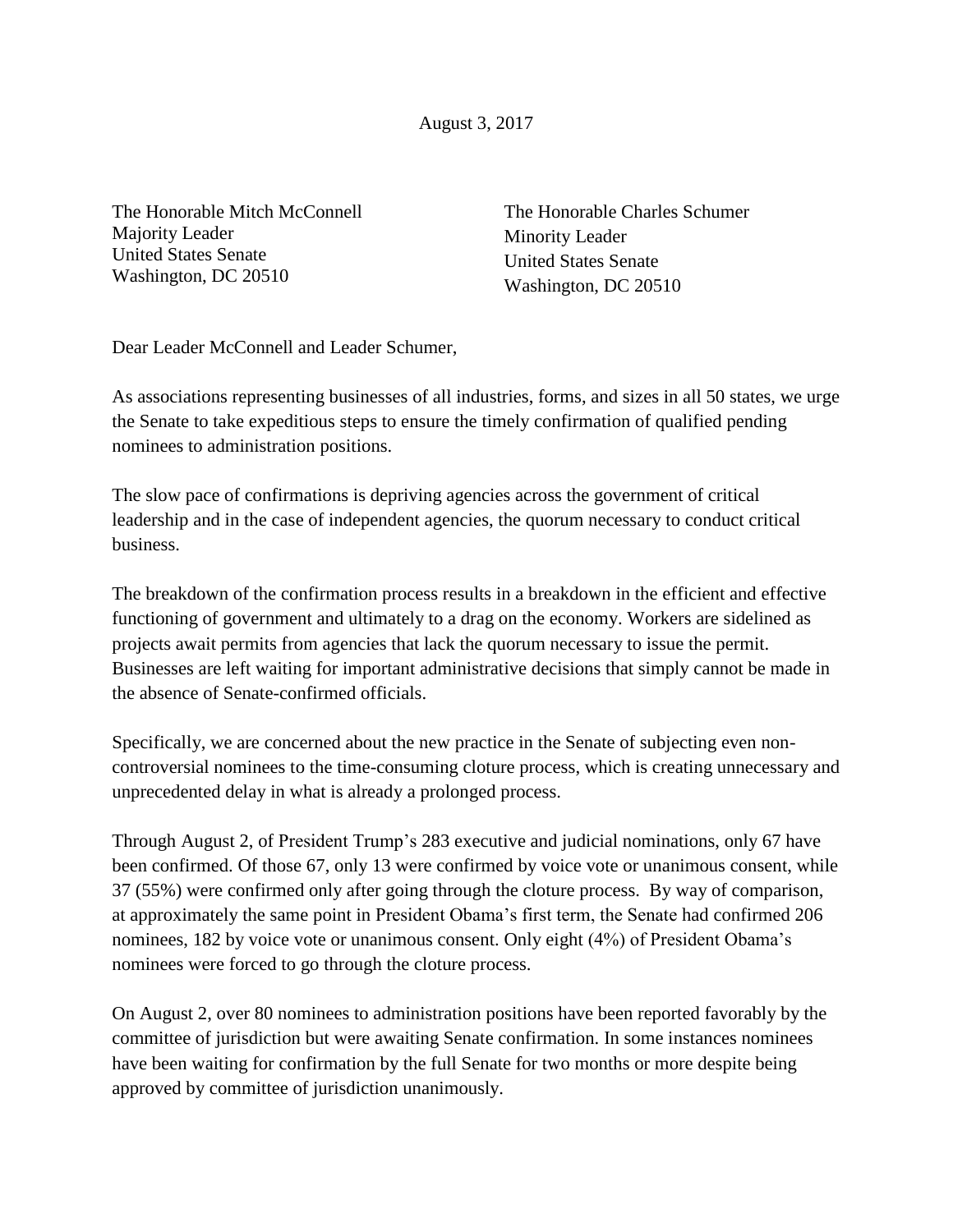By one estimate, at the current rate, it will take 11 years to confirm all of the president's nominees to executive branch positions.

We urge the Senate to immediately resume the prior practices of deferring to the vetting of nominees conducted by the committees of jurisdiction, confirming non-controversial nominees expeditiously by voice vote or unanimous consent, and the spare use of forcing cloture on nominees.

## Sincerely,

Aerospace Industries Association Air Conditioning, Heating and Refrigeration Institute Alliance of Automobile Manufacturers America Petroleum and Convenience Store Association America's SBDCs American Bakers Association American Bankers Association American Beverage Association American Council of Engineering Companies American Exploration & Production Council American Fuel & Petrochemical Manufacturers American Gaming Association American Gas Association American Hotel & Lodging Association American International Automobile Dealers Association American Investment Council American Iron and Steel Institute American Land Title Association American Petroleum Institute American Public Gas Association American Road and Transportation Builders Association American Short Line and Regional Railroad Association American Staffing Association American Trucking Associations Asian American Hotel Owners Association Associated Builders & Contractors Associated General Contractors of America Association of American Railroads Association of Oil Pipe Lines Auto Care Association Automatic Merchandising Association Corn Refiners Association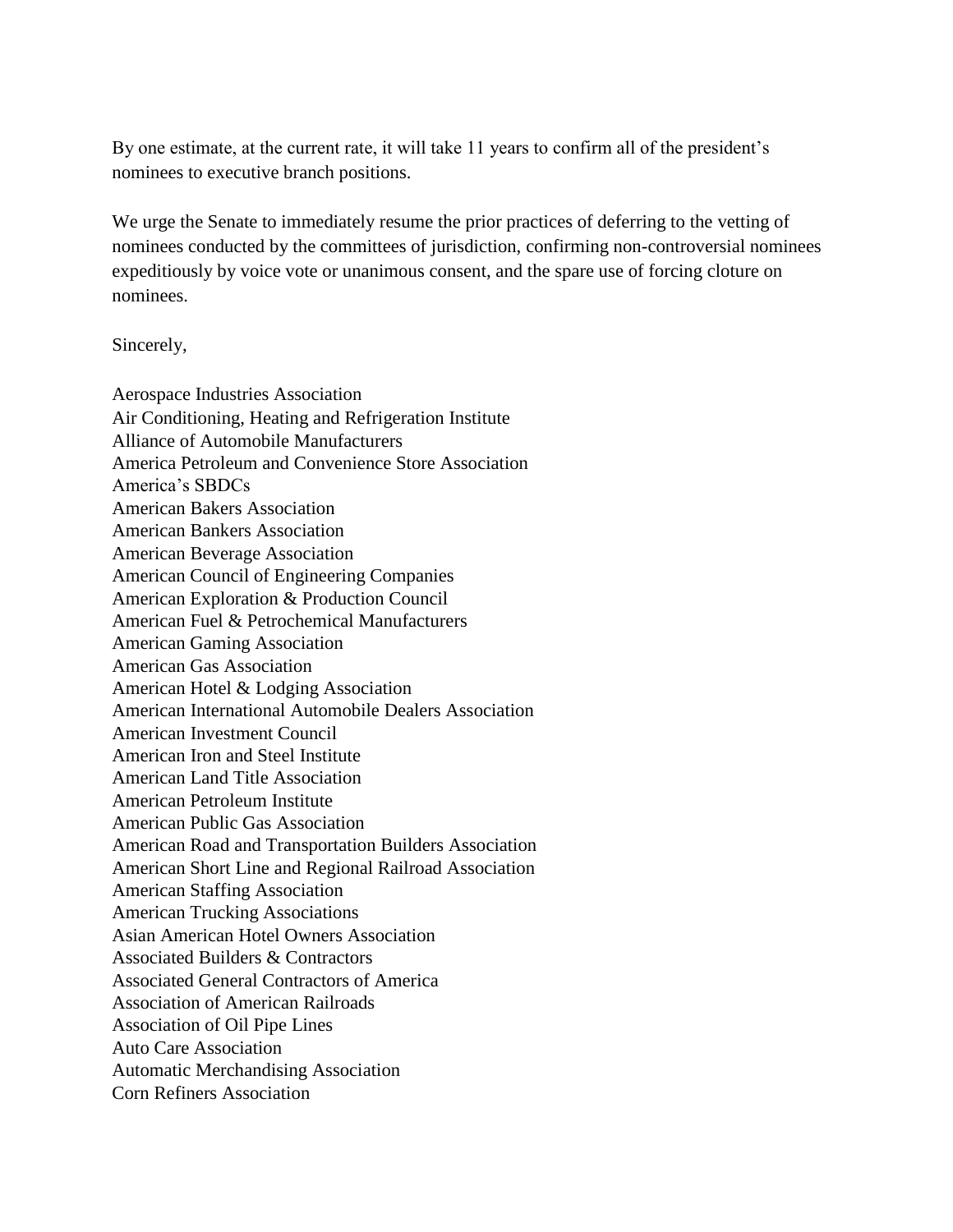Council for Responsible Nutrition Edison Electric Institute Electronic Transactions Association Energy Equipment and Infrastructure Alliance Entertainment Software Association Federation of American Hospitals Financial Services Roundtable Food Marketing Institute Independent Electrical Contractors Independent Petroleum Association of America Institute of Scrap Recycling Industries Insured Retirement Institute International Association of Geophysical Contractors International Franchise Association International Warehouse Logistics Association Interstate Natural Gas Association of America Metals Service Center Institute Midsize Bank Coalition of America Motor & Equipment Manufacturers Association National Association for Surface Finishing National Association for the Self-Employed National Association of Chain Drug Stores National Association of Chemical Distributors (NACD) National Association of Home Builders National Association of Manufacturers National Association of Mutual Insurance Companies National Association of Professional Employer Organizations National Association of the Remodeling Industry National Association of Wholesaler-Distributors National Council of Chain Restaurants National Electrical Manufacturers Association (NEMA) National Foreign Trade Council National Grocers Association National Lumber & Building Material Dealers Association National Mining Association National Music Publishers' Association National Ocean Industries Association National Ready Mixed Concrete Association (NRMCA) National Restaurant Association National Retail Federation National Roofing Contractors Association National Small Business Association National Stone, Sand and Gravel Association Natural Gas Supply Association